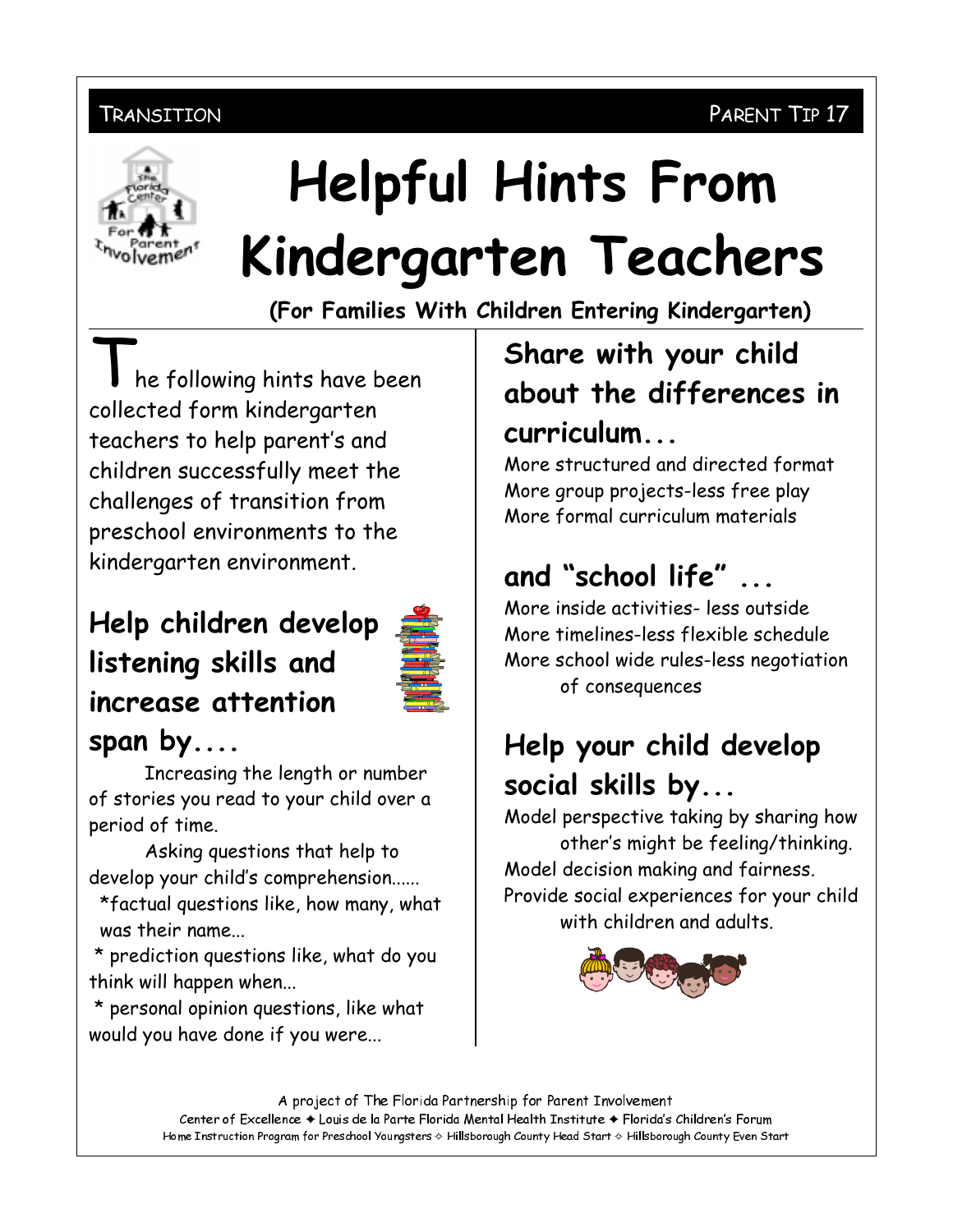#### 2 HELPFUL HINTS FROM KIND. TCH/TRANSITION 17

#### PROVIDER TIP

## Help your child develop self-help skills by...

Identify chores that your child can do daily, weekly and monthly.

Give your child the opportunity to make choices about clothing, food & strategies for completing their chores.



Teach your child personal hygiene skills.....

> Toilet habits/wiping & washing Washing hands before meals Brushing teeth

### Help your child develop self control by...

Not placing unrealistic expectations on your child...just like you they can become frustrated and angry. Prevention is the key!

Modeling how to solve problems. Talk out loud while you think of solutions to your own challenges....children see what you say before they hear what you say!

Share with your child's teacher strategies you have found most effective in dealing with your

child's challenging behaviors.

## Above all, teachers would like to see parents take more seriously...

Attendance **Tardiness** 

Updating emergency contact records Asking their child about their day Checking the child's backpack for notes Signing and returning papers

Kindergarten teachers are willing to maintain open lines of communication with the preschool community in order to enhance



A project of The Florida Partnership for Parent Involvement Center of Excellence + Louis de la Parte Florida Mental Health Institute + Florida's Children's Forum Home Instruction Program for Preschool Youngsters & Hillsborough County Head Start & Hillsborough County Even Start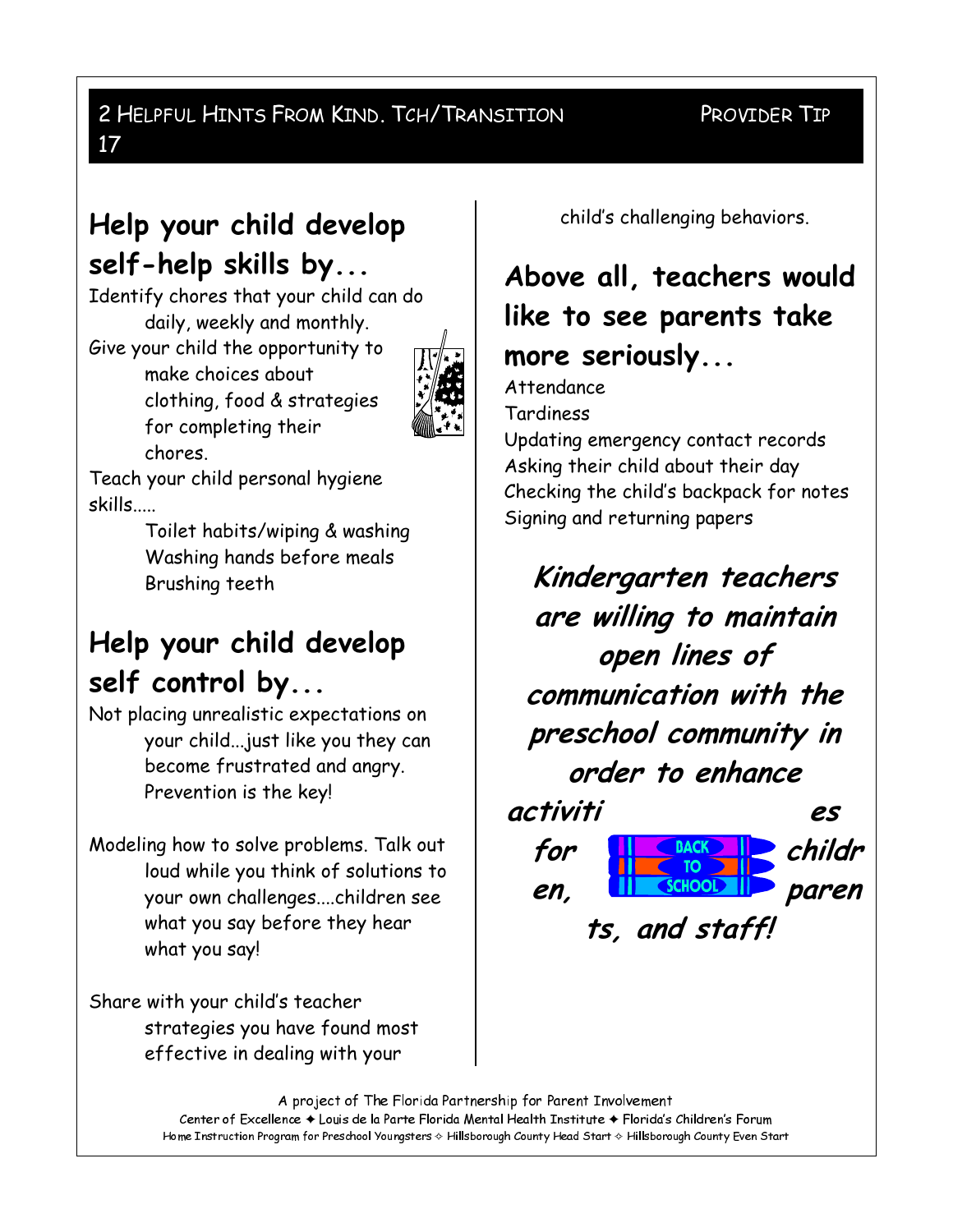#### 3 HELPFUL HINTS FROM KIND. TCH/TRANSITION 17

For more information contact:

A project of The Florida Partnership for Parent Involvement Center of Excellence + Louis de la Parte Florida Mental Health Institute + Florida's Children's Forum Home Instruction Program for Preschool Youngsters & Hillsborough County Head Start & Hillsborough County Even Start

PROVIDER TIP